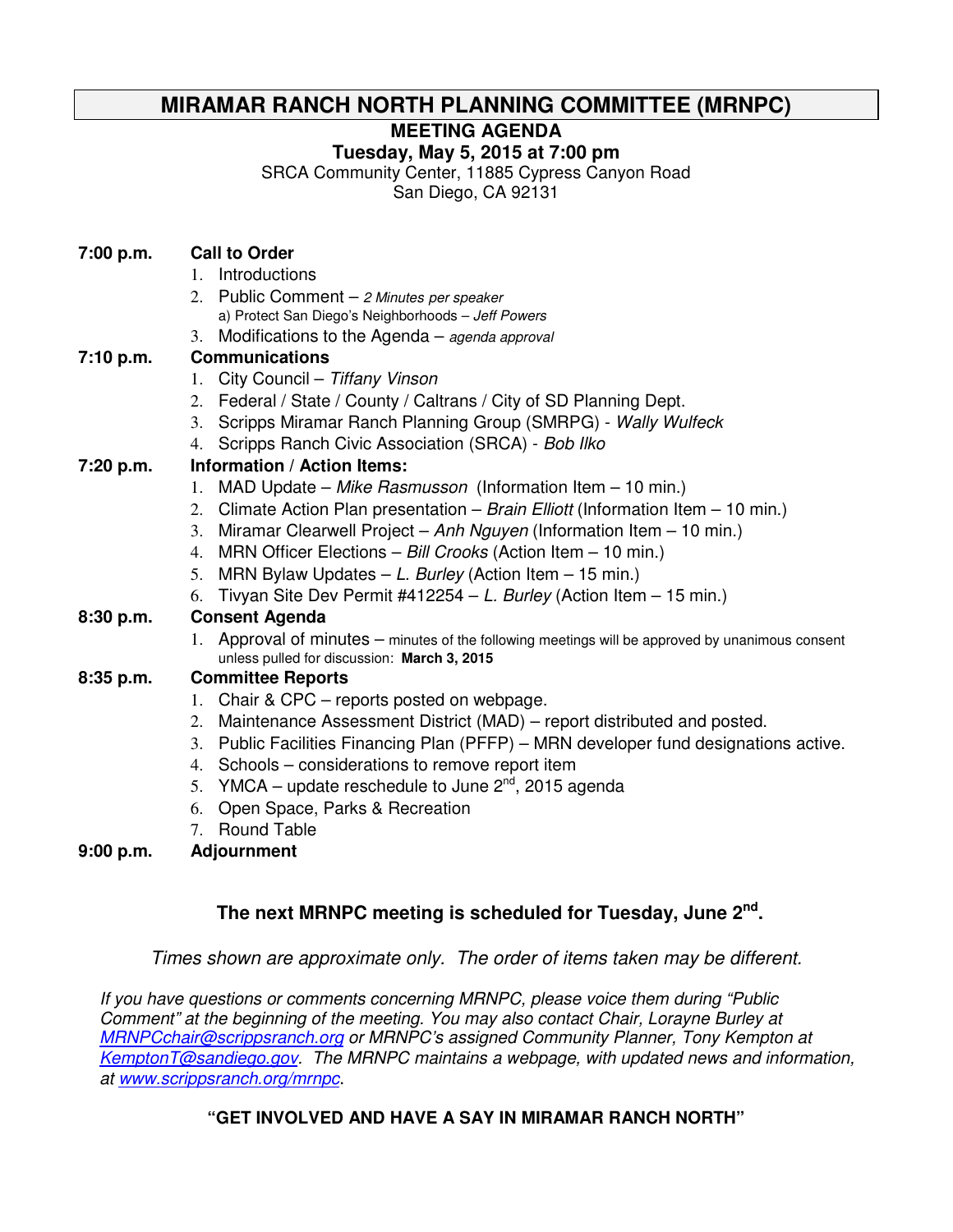# MRNPC Chair's Report for May 2015

Fellow MRNPC members,

On the agenda this month we have:

(#1) MRN MAD Update – (Information item)

Mike Rasmusson will provide an update on MRN MAD improvement projects and discuss several of the MRN Developer Agreement Fund designations that involve the MAD.

A recent meet update is posted on the MRN webpage at:

https://www.scrippsranch.org/images/stories/Documents/MRNPC/MRN-MAD-Update-04-22-15-PDF.pdf

(#2) Climate Action Plan – (Information Item)

Brian Elliott will present. Topic info and draft of plan is at: http://www.climateactioncampaign.org/ https://www.facebook.com/ClimateActionCampaign http://www.kpbs.org/news/2015/mar/05/closer-look-san-diego-ambitious-climate-plan/ https://www.scrippsranch.org/images/stories/Documents/MRNPC/SD\_ClimateActionPlan\_Sept\_2014\_draft\_full \_093114.pdf

(#3) Miramar Clearwell Project – (Information Item)

Anh Nguyen will present. Topic info available at:

https://www.scrippsranch.org/images/stories/Documents/MRNPC/Miramar\_Clearwell\_Improvements-PDF.pdf http://infrastructure.opensandiego.org/cip/project/1054

### (#4) Officer Elections – (Action Item)

Bill Crooks will present the officer slate. Email request for officer candidates along with description of officer position was circulated.

#### (#5) MRN Bylaw Updates – (Action item)

MRNPC received correspondence from Betsy McCullough on 04/08/15 advising MRNPC to (1) remove the null candidate (NC) provision, and (2) consider reducing the CPG size again, in the recommended MRNPC Bylaw draft. The NC provision is as follows: If the number of eligible candidates is equal to or less than the number of open seats then any new member candidates or returning candidates can be placed on the posted meeting agenda and approved as a regular action item with no secret ballot.

### (#6) Tivyan Site Development Permit – (Action Item)

MRNPC received a request to review and make a recommendation on a Site Development Permit (SDP) for a vacant lot at 11275 Beeler Canyon Road. Several large layout drawings were included and will be available for review at the May meeting. Permit review request is posted online at:

https://www.scrippsranch.org/images/stories/Documents/MRNPC/Tivyan-SiteDevPermit-412254-04-13- 2015.pdf

On the Consent Agenda:

#### 1. Approval of March 3, 2015 minutes

The minutes will be circulated among the members as a PDF document prior to the meeting via email. An opportunity to request corrections will be made in the meeting. Should no such requests be made, the Chair will deem the minutes adopted by unanimous consent.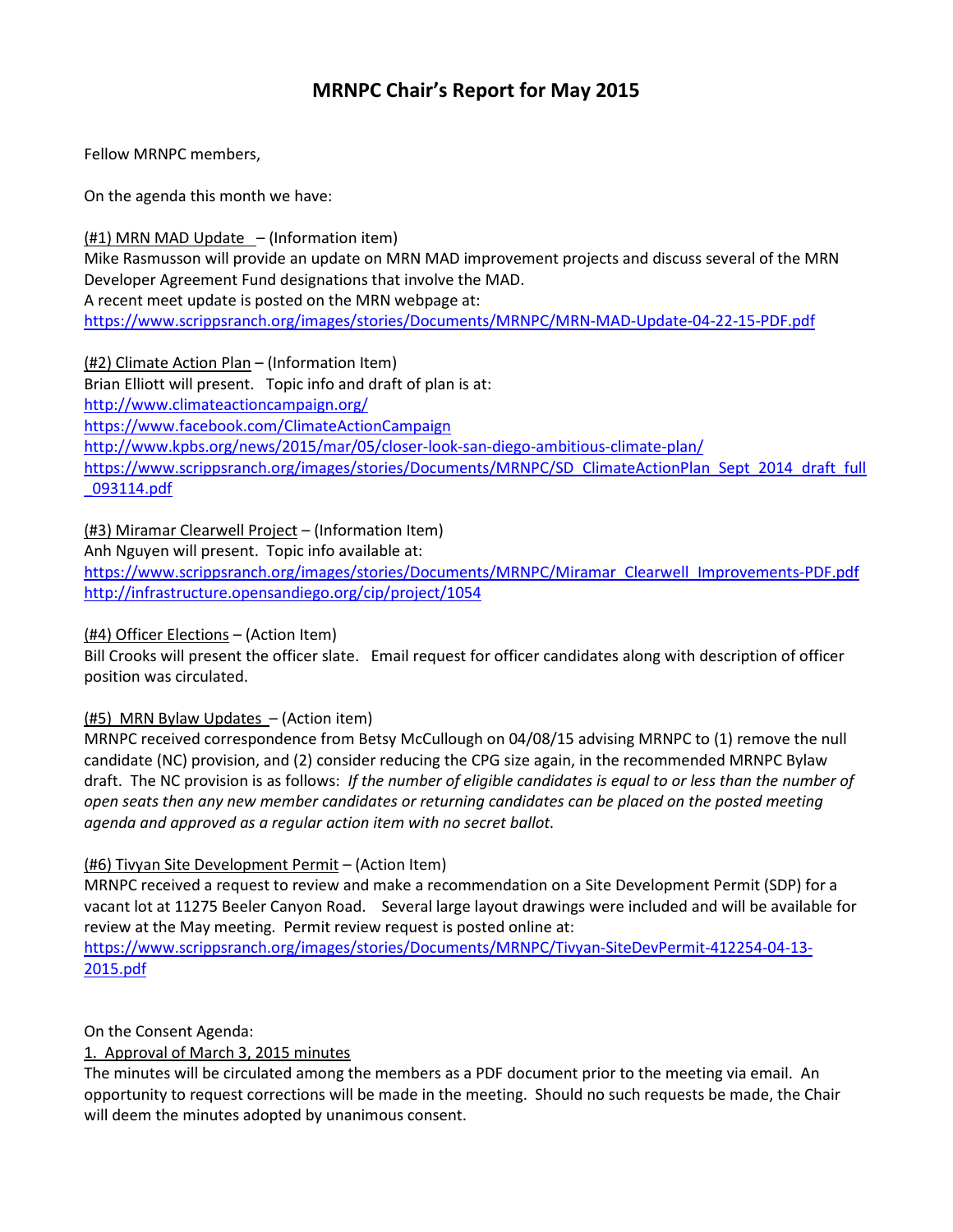In other news/topics:

### 1. MedImpact/ Sudberry / Watermark Project

The MedImpact and Watermark Projects are the land development sites, at the southeast corner of Scripps Poway Parkway/Mercy Road and I-15. Current estimate for start of construction on the MedImpact office building and parking structure construction to start is to be determined (TBD). Watermark construction is TBD.

### 2. Administration News

(a) MRNPC meets eight times during the year. The meeting schedule is: January-Dark, Feb, March, April-Dark, May, June, July-Dark, Aug, Sept, Oct-Dark, Nov, Dec.

(b) CPG Budget Reimbursements - City requested a "City Vendor" designate from each CPG to claim up to \$500 in reimbursement expenses for CPG costs. Michelle Abella-Shon is the designated city vendor for MRNPC.

On 04/23/15 – Invoice for reimbursements of our past CPG operating expenses was submitted.

(c) Officer elections will be held in May 2015. Bill Crooks will present the officer slate.

(d) MRN is looking for new members. Any resident who owns property or a business within the Miramar Ranch North boundaries is eligible for election to the planning group. There is membership information posted online at the MRN webpage.

### (e) Public Notices received:

• Notice of Right to Appeal Environmental Determination Use and Occupancy Permit Scripps Ranch Association:

https://www.scrippsranch.org/images/stories/Documents/MRNPC/NORA\_UO\_Scripps\_Ranch\_Associati on\_042215.pdf

- Request for Public Review Comment Draft Spectrum Act WCF Amendment: https://www.scrippsranch.org/images/stories/Documents/MRNPC/RequestForPublicReviewComment-DraftSpectrum-Act-WCF-Amendments.pdf
- Urban Forest Management Plan Follow Up Info: https://www.scrippsranch.org/images/stories/Documents/MRNPC/Miramar Ranch North PC\_UFMP\_Packet\_JLincer.pdf

 (f) CPG Training Opportunities: COW Training – Saturday, May 16 at 8:00am at the Metropolitan Operations Center Auditorium, 9192 Topaz Way in Kearny Mesa. CPG 2015 Workshop Schedule is available at http://www.sandiego.gov/planning/news/pdf/cowworkshop09.pdf

(g) CPG rosters: request to send updated rosters (public and private) to SDPlanningGroups@sandiego.gov

## 3. Maintenance Assessment District (MAD)

Received, distributed and posted the May 2015 report. Update on activities provided by Mike Rasmusson, the MRN MAD Grounds Maintenance Manager (GMM) on May agenda.

## 4. San Diego Unified School District (SDUSD) joint occupancy property development

No updates on this project.

## 5. Community Planners Committee (CPC) News

I attended the Tuesday, April 28<sup>th</sup> CPC meeting. Agenda topics included: Multi-Year Capital Improvement Program, Community Plan Implementation Package, Update on Affordable Housing Density Bonus Ordinance, Long-Range Planning Work Program. The CPC agenda, past minutes and CPC Chair Report have been distributed for your review and can also be found at the website:

http://www.sandiego.gov/planning/community/cpc/agendas/index.shtml Need to designate new CPC Representative for 2015-2016 – June 2015 consent agenda item.

## 6. SDG&E Sycamore-Penasquitos 230-kV Transmission Line Project

No update. Pending Environmental Impact Report (EIR).